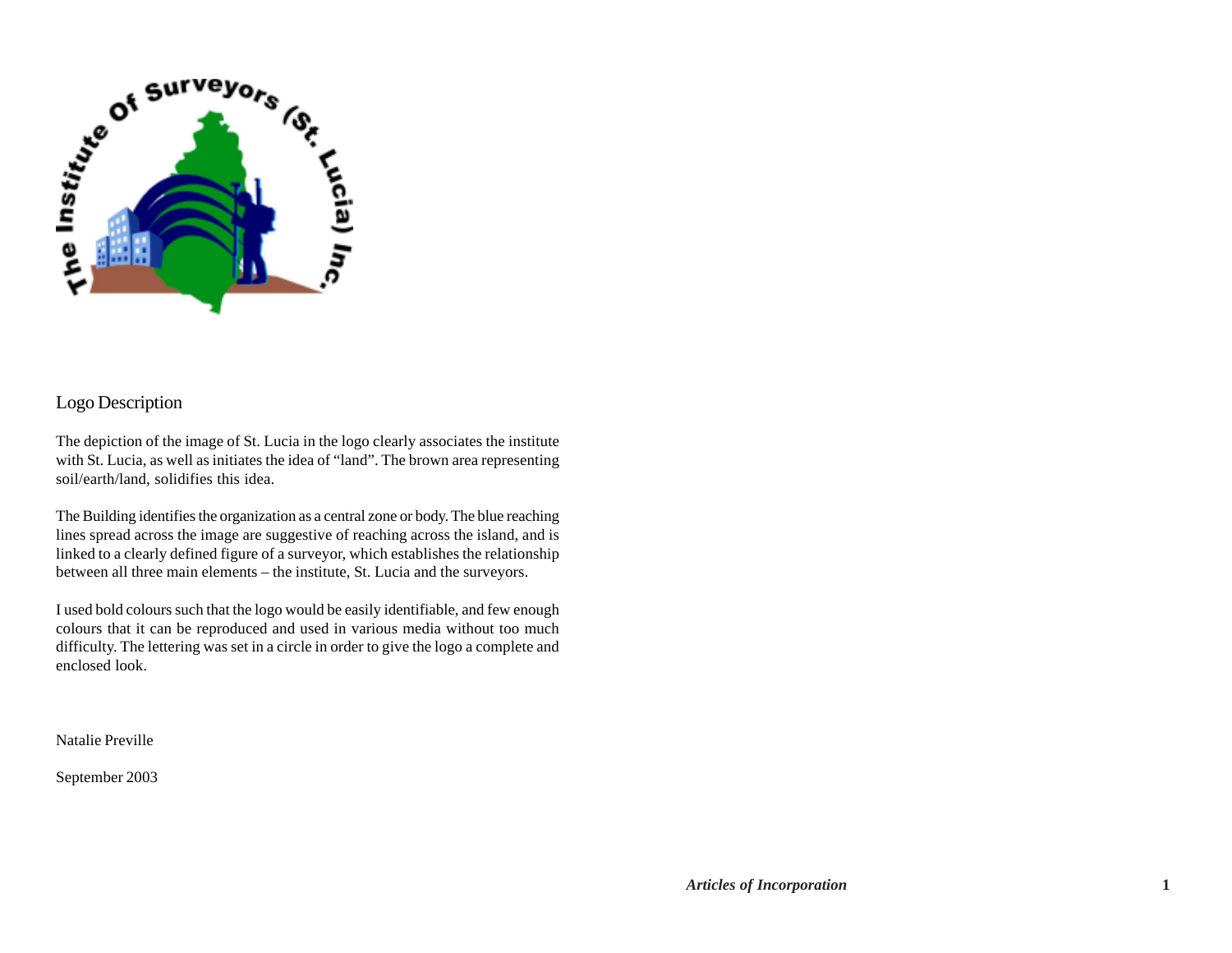#### FORM 1

UNDER THE COMPANIES ACT OF SAINT LUCIA 1996 (Part 1 s4 et seq.)

### **ARTICLES OF INCORPORATION NON PROFIT COMPANY**

**1. Name of Company 2. Company No: THE INSTITUTE OF SURVEYORS ( ST. LUCIA ) Inc.**

> The Institute has no authorised share capital, is to be carried on without pecuniary gain to its members, and any profits or other accretions to the assets of the Institute are to be used furthering its undertaking. Each first director of the Institute shall upon incorporation be qualified to be a member of the Institute.

### **3. Restrictions on the undertaking that the Company may carry on:**

The business of the Institute shall be limited to and shall be restricted by the objects specified in the byelaws.

**4. Number of Directors:**

Eight  $(8)$ 

**5. The address of the principal office or premises of the company is:**

The Chambers of Andre Arthur, High Street Castries.

**6. Restrictions if any on business that the Company may carry on:**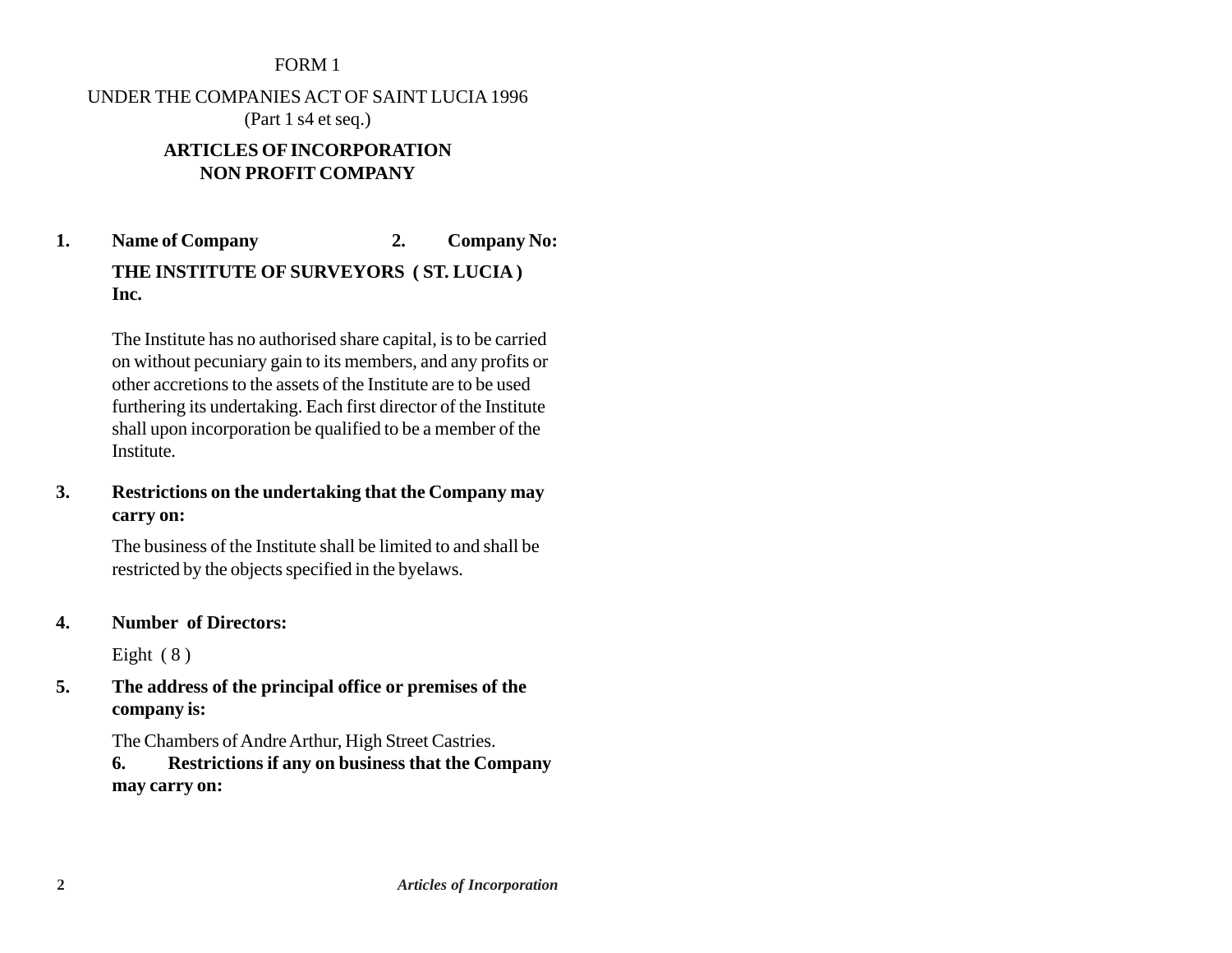19.1 The directors may from time to time by resolution establish the financial year of the Institute.

Enacted this day of

2003

Shall not carry on business of Bankers and/or Insurers (except as provided by the Banking Act No. 7 of 1991 and the Insurance Act No. 6 of 1995.)

**7. Other provisions if any:**

None

# **8. DIRECTORS**

|          | <b>Name</b>             | <b>Title</b>   | <b>Address</b> | <b>Signature</b> | Date |
|----------|-------------------------|----------------|----------------|------------------|------|
| Director | 1. Ronald Gardner       | President      |                |                  |      |
|          | 2. Margaret Ann Charles | Vice-President |                |                  |      |
| Director | 3. Earl Cenac           | Secretary      |                |                  |      |
|          | 4. Sylvia King          | Treasurer      |                |                  |      |
|          | 5. Lester Martyr        | Director       |                |                  |      |
|          | 6. Clive Hippolyte      | Director       |                |                  |      |
|          | 7. Celsus Baptiste      | Director       |                |                  |      |
|          | 8. Desmond Auguste      | Director       |                |                  |      |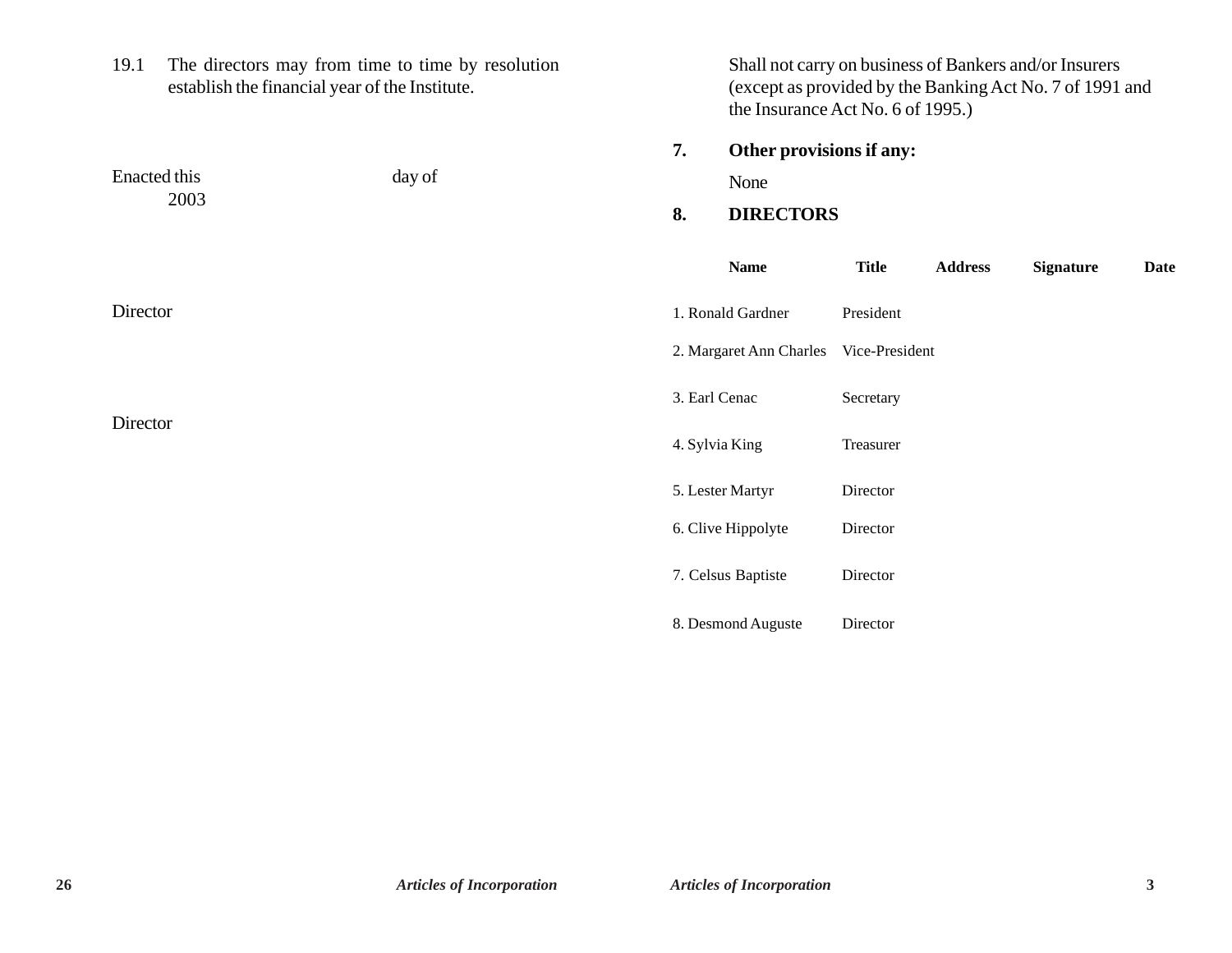#### Companies Regulations

# **BYE-LAWS OF NON-PROFIT COMPANY INCORPORATED UNDER THE COMPANIES ACT 1996 THE INSTITUTE OF SURVEYORS ( ST. LUCIA ) Inc.**

#### **BYE-LAWS**

Bye-Laws relating generally to the conduct of:-

# **THE INSTITUTE OF SURVEYORS ( ST. LUCIA ) Inc.**

BE IT ENACTED as the general Bye-Laws of

# **THE INSTITUTE OF SURVEYORS ( ST. LUCIA ) Inc.**

(Hereinafter called the "Institute") as follows:-

# **1. INTERPRETATION**

- 1.1 In this Bye-Laws and all other bye-laws of the Institute unless the context otherwise requires-
	- **1.1.1 "Act"** means the Companies Act of Saint Lucia 1996 as from time to time amended and every statute substituted therefore and, in the case of such substitution, any references in the bye-laws of the Institute to provisions of the Act shall be read as references to the substituted provisions therefore in the new statute or statutes;
	- **1.1.2 "Regulations"** means any Regulations made under the Act and every regulation substituted therefore and, in the case of such substitution, any references in the bye-laws of the Institute to provisions of the regulations shall be read as references to the substituted provisions therefore in the new Regulations.

hours after posting if the notice was properly addressed and posted by prepaid mail.

- 16.6.2 Where the notice is sent by cable or telex, service is deemed to be effected on the date on which the notice is so sent.
- 16.6.3 A certificate of an officer of the Institute in office at the time of the making of the certificate as to facts in relation to the delivery or sending of any notice shall be conclusive evidence of those facts.

# **17. CHEQUES, DRAFTS AND NOTES**

17.1 All cheques, drafts or orders for the payment of money and all notes and acceptances and bills of exchange shall be signed by such officers and in such manner as the directors may from time to time designate by resolution.

# **18. EXECUTION OF INSTRUMENTS.**

18.1 Contracts, documents or instruments in writing requiring the signature of the Institute shall be signed by:-

> The President or Vice President together with the Secretary and the Treasurer, and all contracts, documents and instruments in writing so signed shall be binding upon the Institute without any further authorisation or formality.

18.2. In the absence of the President or Vice President, the directors shall have power from time to time by resolution to appoint any other directors of the Institute to sign contracts, documents and instruments in writing generally or to sign specific contracts, documents or instruments in writing.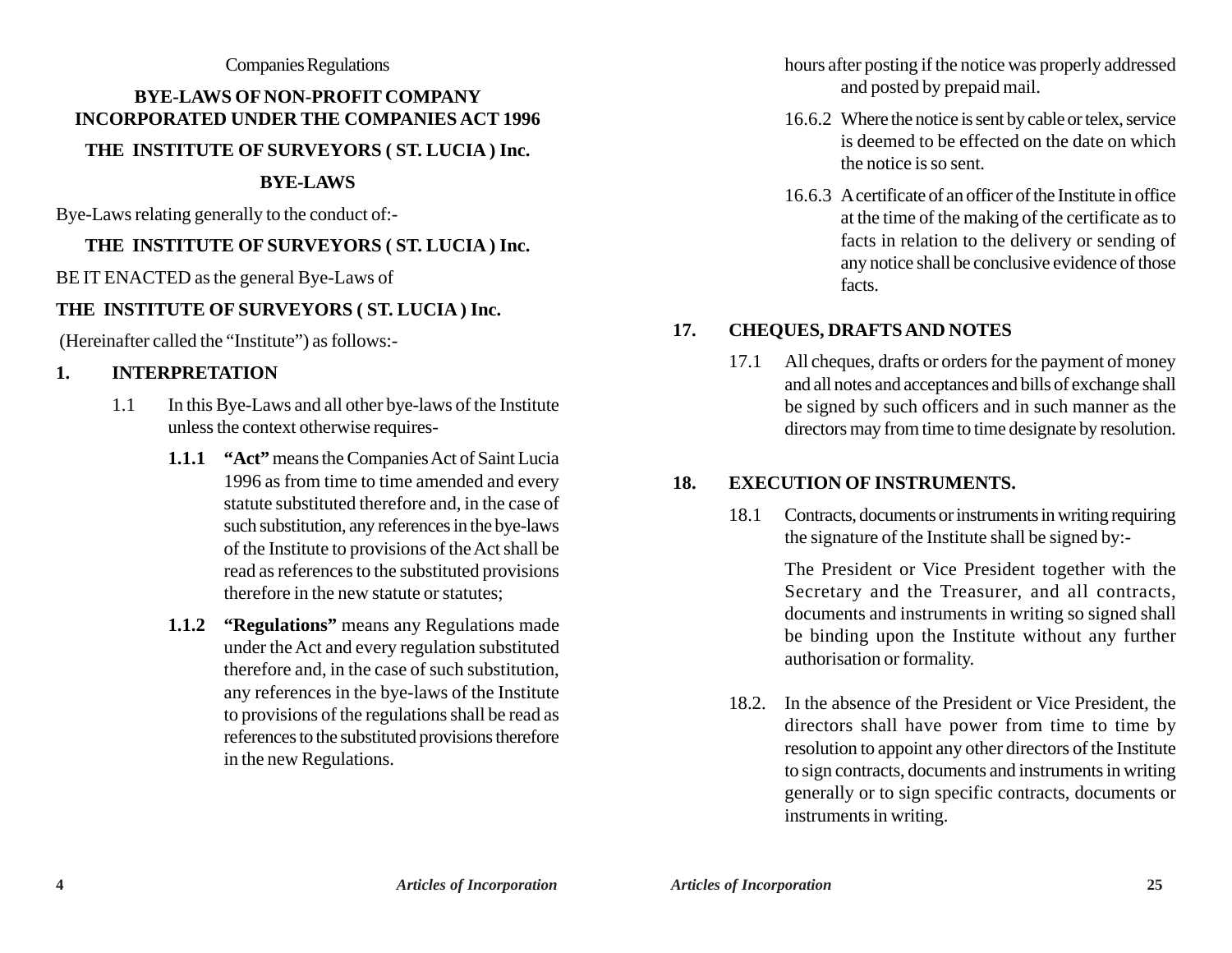- latest notice filed under section 69 or 77 of the Act, and to the auditor at his business address.
- **16.2 Waiver of Notice**: Notice may be waived or the time for the notice may be waived or abridged at any time with the consent in writing of the person entitled thereto.
- **16.3 Undelivered Notices**: If a notice or document is sent to a member by registered mail in accordance with this paragraph and the notice or document is returned on three consecutive occasions because the member cannot be found, it shall not be necessary to send any further notices or documents to the member until he informs the Institute in writing of his new address.
- **16.4 Signatures of Notices**: The signature of any director or officer of the Institute to any notice or document to be given by the Institute may be written, stamped, typewritten or printed or partly written, stamped, typewritten or printed.
- **16.5 Computation of Time**: Where a notice extending over a number of days or other period is required under any provisions of the articles or the bye-laws the day of sending the notice shall, unless it is otherwise provided, be counted in such number of days or other period.
- **16.6 Proof of Service**: Where a notice required under paragraph 18.1 hereof is delivered personally to the person to whom it is addressed or delivered to his address as mentioned in paragraph 18.1 hereof, service shall be deemed to be at the time of delivery of such notice.
	- 16.6.1 Where such notice is sent by post, service of the notice shall be deemed to be effected forty-eight
- **1.1.3 "Bye-Laws"** means any bye-law of the Institute from time to time in force;
- **1.1.4 "Surveying"** includes inter alia: land surveying & mapping; valuation and land economy; quantity surveying; building surveying; geomatics and hydrographic surveying.
- 1.1.5 All terms contained in the bye-laws and defined in the Act or the Regulations shall have the meanings given to such terms in the Act or the Regulations; and
- 1.1.6 The singular includes the plural and the plural includes the singular; the masculine gender includes the feminine and neuter genders; the word "person" includes bodies corporate, companies, partnerships, syndicates, trusts and any association of persons; and the word "individual" means a natural person.

### **2. REGISTERED OFFICE**

2.1 The registered office of the Company shall be at The Chambers of Andre Arthur, High Street, Castries in Saint Lucia or at such address as the directors may fix from time to time by resolution.

### **3. SEAL**

3.1 The common seal, when effected, shall be the common seal of the Institute.

### **4. OBJECTS, SHARE CAPITAL & PROFITS**

4.1 The Institute shall engage in the following:-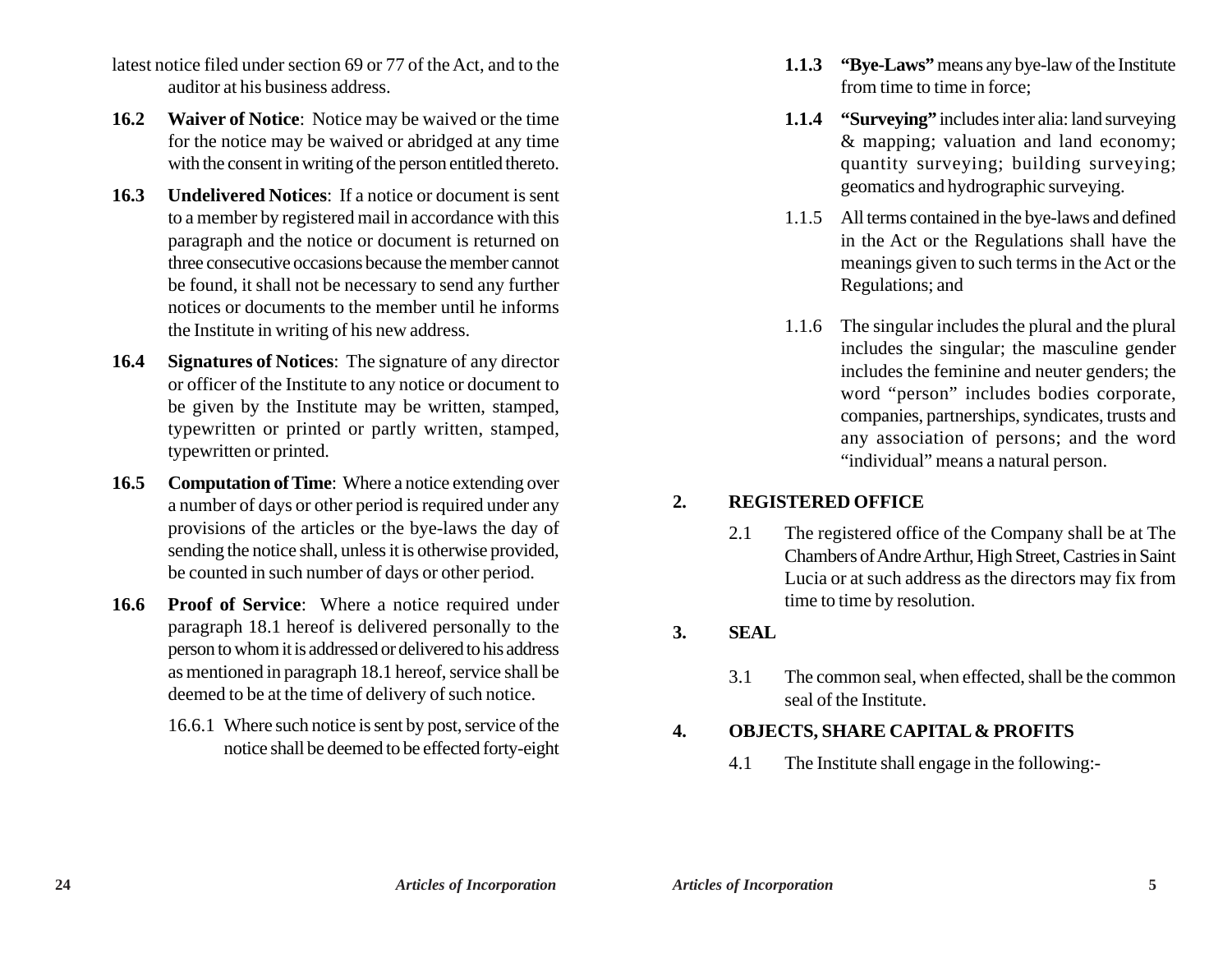- 4.1.1 Advance the practice of the sciences and technologies of land surveying & mapping; valuation and land economy; quantity surveying; building surveying, geomatics and the development of information systems for the proper management of the land and marine resources of Saint Lucia and any other branch of surveying recognized by the Institute.
- 4.1.2 Collect and disseminate information relating to the science of surveying and to other sciences incidental thereto by lectures, discussions, publications, conferences with public bodies and individuals or otherwise.
- 4.1.3 Consider all questions affecting the interests of the profession, and if necessary, to petition Parliament or other body or private deputations in relation to general measures affecting the profession, and to procure changes of law or practice, and promote improvements in the principles and administration of the law affecting the qualification, examination, training, licensing and registration of Surveyors.
- 4.1.4 Encourage and ensure that the profession of Surveying shall be conducted in an honourable and becoming manner, and restrain and discourage all conduct which is discreditable, dishonourable, or unbecoming of the members of such profession, and by any lawful means procure the exclusion from such profession of any persons guilty of conduct rendering them unfit to be members thereof.

members, the persons present may adjourn the meeting to a fixed time and place but may not transact any other business.

> **14.8.1 Resolution in lieu of meeting**: Notwithstanding any of the foregoing provisions of this bye-law a resolution in writing signed by all the members on that resolution at a meeting of the members is, as valid as if it had been passed at a meeting of the members.

### **15. COMMITTEES**

- 15.1 The directors may from time to time as deemed necessary appoint committees consisting of such number of directors or members as may be deemed desirable and may prescribe their duties.
- 15.2 Any committee so appointed may meet for the transaction of business, adjourn and otherwise regulate its meetings as it thinks fit. Unless otherwise determined by the directors, two (2) members of a committee shall be a quorum. Questions arising at any meeting of a committee shall be decided by a majority of votes and in case of an equality of votes the chairman of the meeting shall have a second or casting vote.

#### **16. NOTICES**

16.1 Method of giving Notice: Except as otherwise provided, any notice or other document required by the Act, the Regulations, the Articles or the Bye-laws to be sent to any member, director or auditor maybe delivered personally or sent by registered mail and/or telex to any such person at his latest address as shown in the records of the Institute and to any such director at his latest address as shown in the records of the Institute or in the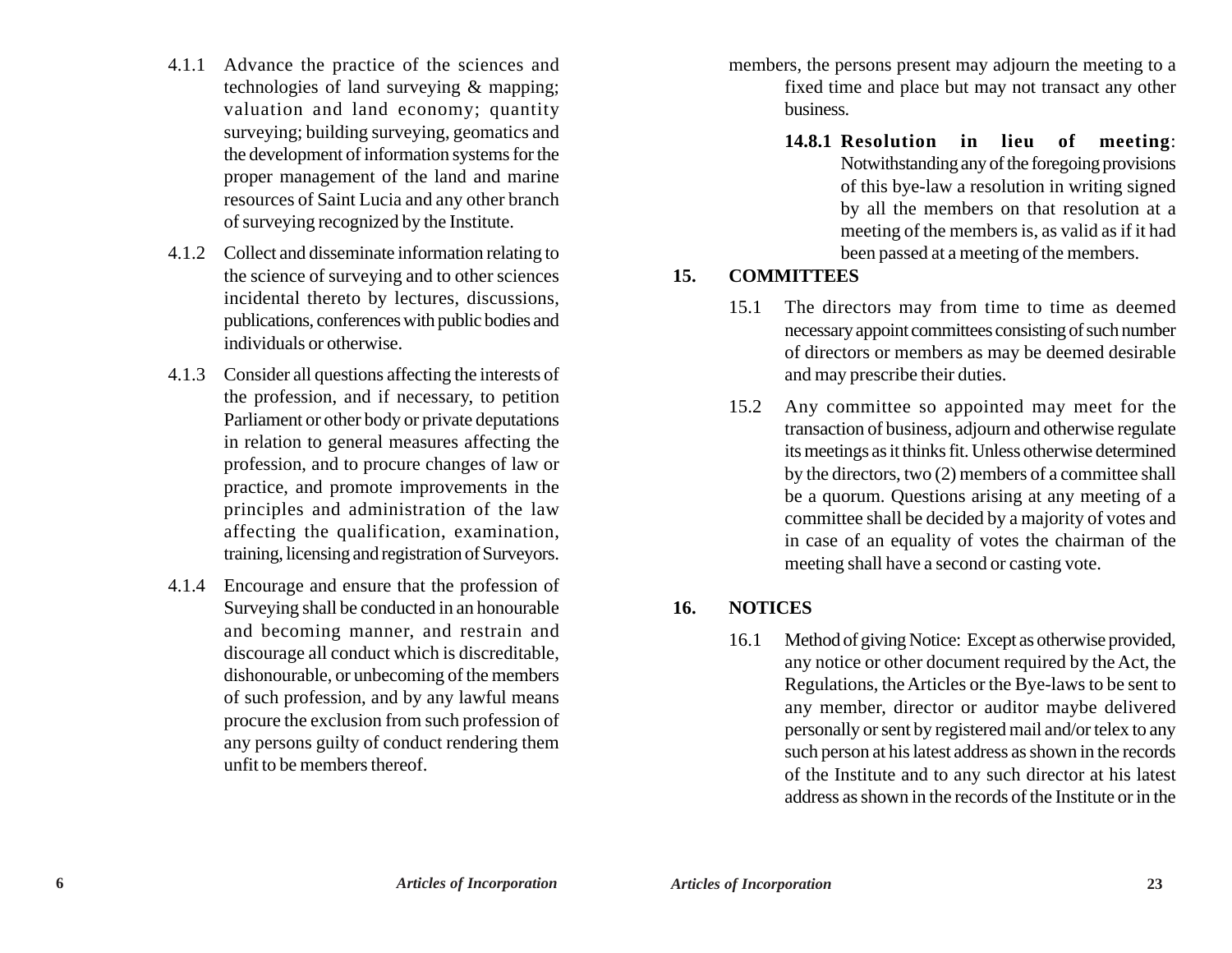- majority or lost or not carried by a particular majority shall be conclusive evidence of the fact.
- 14.6.3 When the President and the Vice-President are absent, the persons who are present and entitled to vote shall choose another director as chairman of the meeting; but if no director is present or all the directors present decline to take the chair, the persons who are present and entitled to vote shall choose one of their number to be chairman.
- **14.7 Adjournment**: The chairman of any meeting may with the consent of the meeting adjourn the same from time to time to a fixed time and place and no notice of such adjournment need be given to the members unless the meeting is adjourned by one or more adjournments for an aggregate of thirty days or more in which case notice of the adjourned meeting shall be given as for an original meeting. Any business that might have been brought before or dealt with at the original meeting in accordance with the notice calling the same maybe be brought before or dealt with at any adjourned meeting for which no notice is required.
- **14.8 Quorum**: A quorum for the transaction of business at any meeting of the members shall be **fifteen** (15) persons present in person. If a quorum is present at the opening of any meeting of the members, the members present may proceed with the business of the meeting notwithstanding the fact that a quorum is not present throughout the meeting. If a quorum is not present within **thirty** (30) minutes of the time fixed for a meeting of
- 4.1.5 Generally to support and protect the character, status and interests of the profession of surveying;
- 4.1.6 The Institute has no authorised share capital and the objects of the Institute shall be carried on without pecuniary gain to any of its members.
- 4.1.7 The income and property of the Institute shall be applied solely towards the promotion of the objects of the Institute. Any profits or other accretions to the Institute are to be used for furthering the objects of the Institute.

#### **5. MEMBERS**

- 5.1 There shall be five classes of membership namely:-
	- **5.1.1 Fellow member**, being individuals who have provided not less than 20 years distinguished service to the surveying profession in St. Lucia, and in addition have publicly contributed to and promoted the advancement of Surveying,
	- **5.1.2 Honorary members**, being those individuals who accept election as honorary members upon the invitation of the Directors in recognition of their long-standing practice and/or contribution to the development of the surveying professions. An Honorary member shall be under no obligation to pay any subscription or make any donation to the funds of the Institute and shall not be entitled to vote at meetings of the Institute.
	- **5.1.3 Ordinary members**, being those individuals who satisfy the academic qualifications which may be prescribed from time to time by a committee appointed by the Directors and have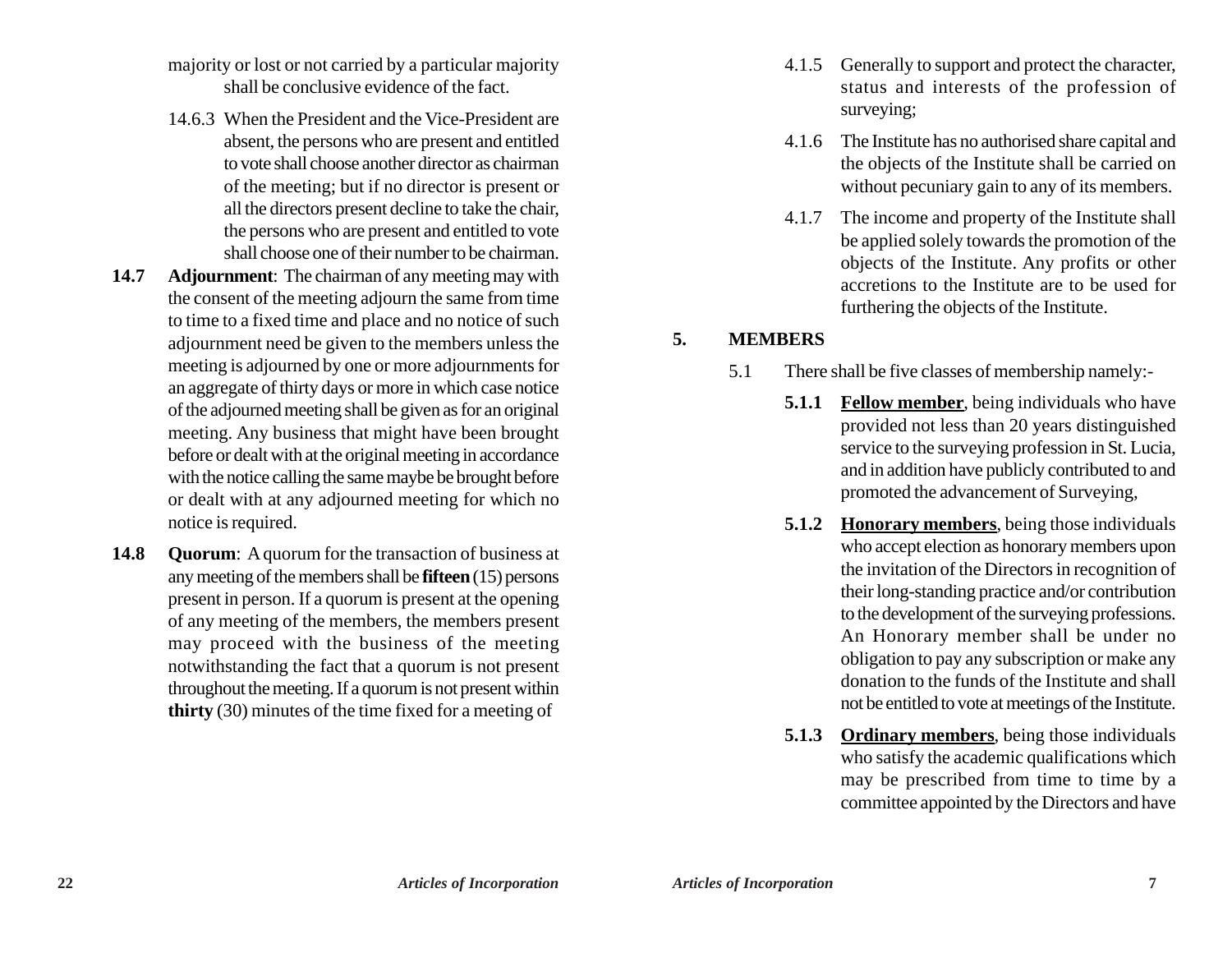- been actively involved in the practice of professional surveying for a minimum of two years shall be eligible to become a Member of the Institute.
- **5.1.4 Affiliate members**, being those individuals who satisfy the academic qualifications which may from time to time be prescribed by the Committee of Management and who are nonresident, but shall not be entitled to vote at meetings of the Institute.
- **5.1.5 Technician members,** being those individuals who satisfy the academic and/or practical qualifications which may be prescribed from time to time by a committee appointed by the Directors and are actively involved with the profession at a technician level under the supervision or direction of a Fellow, Ordinary or Affiliate Member, shall be eligible to become a Technician Member of the Institute, but shall not be entitled to vote at meetings of the Institute.
- **5.1.6 Student members**, being those individuals who are actively pursuing a course of study leading to an academic qualification acceptable to the Board shall be eligible to become a Student Member of the Institute, but shall not be entitled to vote at meetings of the Institute.
- 5.2 An application for membership shall be made to the Secretary of the Institute upon such form as the Directors shall from time to time prescribe and shall be supported by such evidence as may be required.
- 5.3 Each first director of the Institute if qualified shall be eligible to be a member on its incorporation.
- **14.3 Notice**: Notice stating the day, hour and place of meeting shall be given by publishing such notice in electronic or print media of Saint Lucia and by service in writing to each Member of the Institute, not less than twenty-one days before the date of the meeting. Notice of a meeting at which special business is to be transacted shall state (a) the nature of that business in sufficient detail to permit the member to form a reasoned judgment thereon, and (b) the text of any special resolution to be submitted to the meeting.
- **14.4 Waiver of Notice**: A member may in any manner waive notice of a meeting of members and attendance at a meeting of members shall constitute a waiver of notice of the meeting except where such person attends a meeting for the express purpose of objecting to the transaction of any business on the grounds that the meeting is not lawfully called.
- **14.5 Omission of Notice**: The accidental omission to give notice of any meeting or any irregularity in the notice of any meeting or the non-receipt of any notice by any member or director of the Institute shall not invalidate any resolution passed or any proceedings taken at any meeting of the members.
- **14.6 Votes**: Every question submitted to any meeting of members shall be decided in the first instance by a show of hands.
	- 14.6.1 At every meeting at which he is entitled to vote, every member who is present in person and in good standing shall have one vote on a show of hands.
	- 14.6.2 At any meeting, a declaration by the chairman of the meeting that a resolution has been carried or carried unanimously or by a particular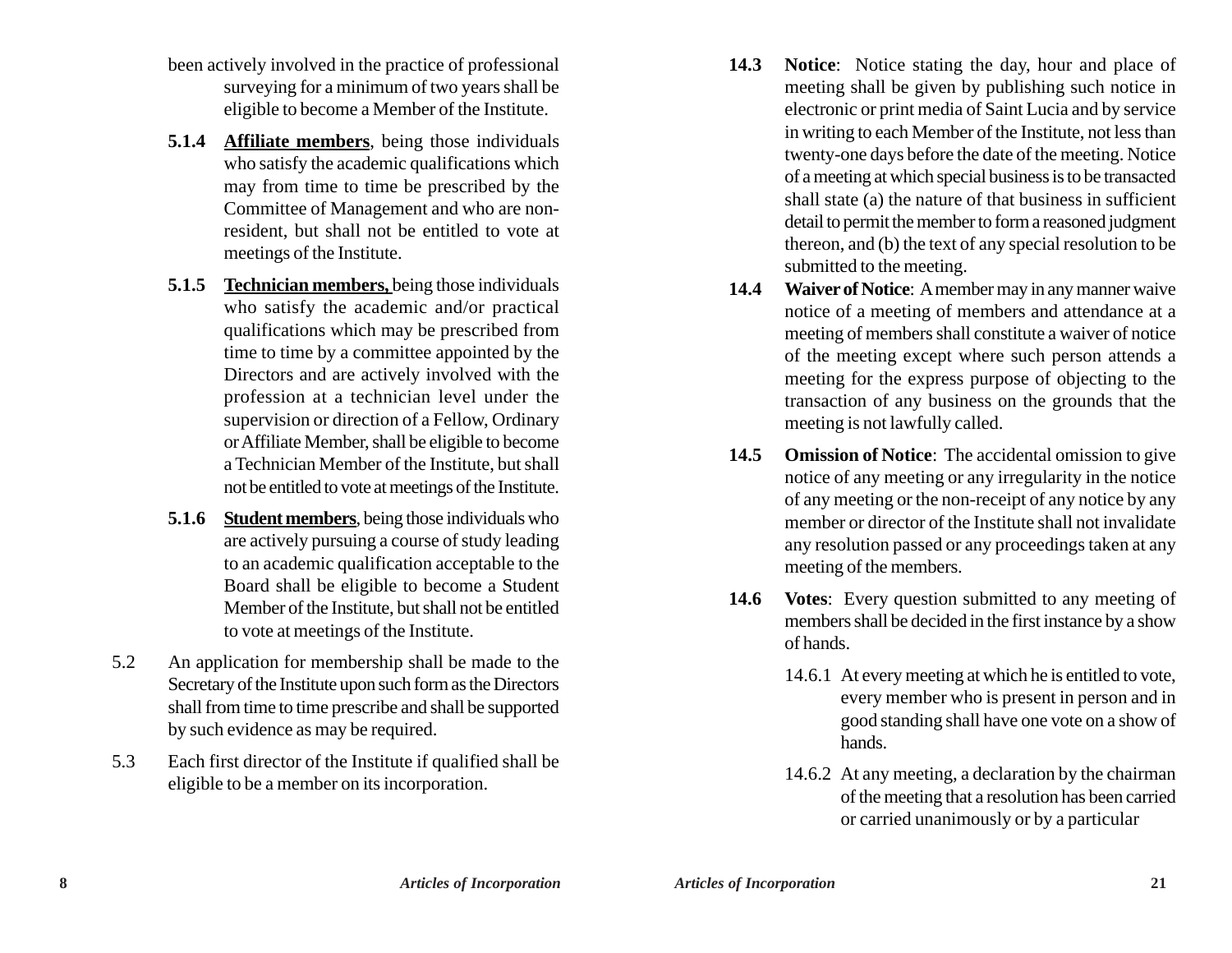### **14. MEETINGS OF MEMBERS**

- **14.1 Annual Meeting** The Annual Meeting of the members shall be held on a day in April and at such time as the directors may by resolution determine at any place within Saint Lucia. At each Annual General Meeting the Board shall present a written report of its proceedings since the last annual general meeting, signed by the President and Secretary, receive the report of the Committees, receive the statement of current accounts and present audited accounts of the Institute covering the last financial year ending on the  $31<sup>st</sup>$  December certified by the Auditor.
- **14.2 Special Meetings**: Special meetings of the members may be convened by order of the President, the Vice-President or by the directors at any date and time and at any place within Saint Lucia.
	- 14.2.1 Special meetings of the members may be convened by requisition. The requisition must state the purposes of the meeting and must be signed by no less than five requisitionists who must be members of the Institute and deposited at the Registered Office, and may consist of several documents in like form each signed by one or more of the requisitionists.
	- 14.2.2 If the directors do not, within twenty-one days from the date of the requisition being so deposited, proceed to convene a meeting, the requisitionists or any of them may themselves convene the meeting, but any meeting so convened shall not be held after three months from the date of such deposit.
- 5.4 A Membership Committee appointed by the Directors shall decide membership of the Institute. Membership is subject to confirmation by all members of the Board of Directors.
- 5.5 Persons who hold any of the following offices, namely: President, Vice President, Treasurer and Secretary shall be either Fellow or Ordinary Members of the Institute.
- 5.6 The interest of a member in the Institute is not transferable and lapses and ceases to exist upon his death or when he ceases to be a member by resignation or otherwise in accordance with the bye-laws of the Institute.

### **6. ANNUAL FEES**

- 6.1 The annual subscription shall be determined annually by the Directors and shall be confirmed at the Annual General Meeting.
- 6.2 All annual subscriptions (except the first subscription of a new member) shall be payable on or before the fifteenth day of April of each year.

### **7. MEMBERSHIP APPLICATION FEES**

7.1 The Membership Application fee shall be such sum as the Directors may from time to time determine.

### **8. CESSATION OF MEMBERSHIP**

8.1 Any member may withdraw from membership by giving fourteen (14) days notice to the Secretary in writing to that effect and thereupon he shall cease to be a member, and provided such notice is given before the  $15<sup>th</sup>$  day of January in any year shall not be liable to pay the subscription for that year.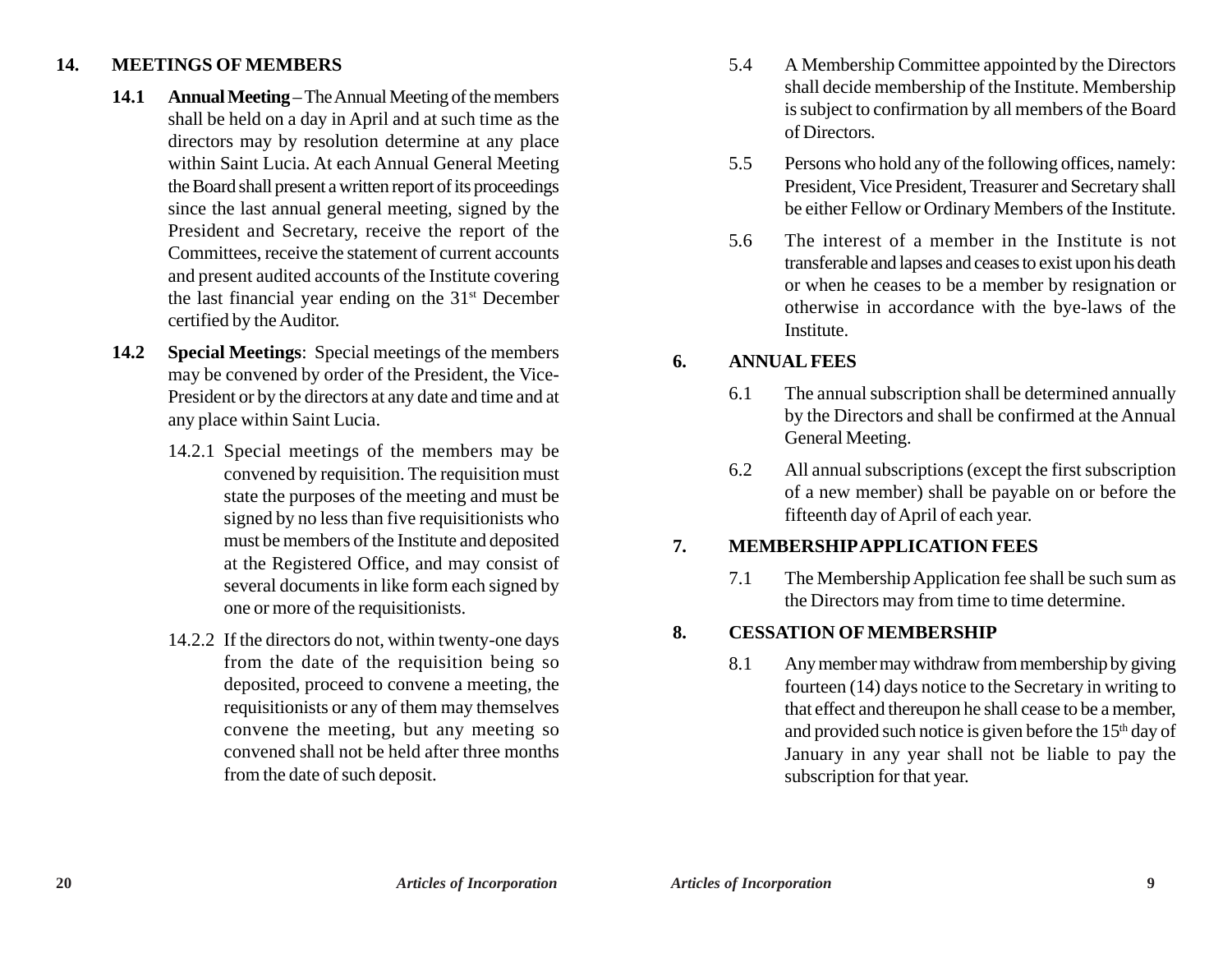- 8.2 If any member (who is liable to pay an annual subscription) shall fail to pay the same within six (6) months after the same shall become due, the Directors may order his name to be struck off the list of members whereupon he shall cease to be a member of the Institute, always provided that written notice has been issued to such member.
- 8.3 If any member refuses or neglects to comply with the provisions of the bye-laws or conducts himself in a way which in the opinion of the directors is or maybe injurious to the Institute, the Directors may by notice in writing call upon him to resign. If such member when called upon to resign does not do so within twenty-eight (28) days of the receipt of such notice then (provided he is first given an

opportunity of being heard by the Directors) he may forthwith be expelled by the Directors after a resolution for this purpose has been passed by a majority of not less than two thirds of the members present and voting at a specially convened meeting of the members.

8.4 Subject to paragraph 8.1 of this Bye-Laws, a member resigning or expelled under paragraph 8.3 or whose name is struck off pursuant to paragraph 8.2 of this byelaw shall nevertheless remain liable for all moneys then due from such Member to the Institute.

### **9. EXECUTIVE OF THE INSTITUTE**

9.1 The Executive Board of the Institute shall consist of a President, a Vice President, a Treasurer, a Secretary and four (4) other qualified Members of the Institute who shall be elected annually at the Annual General Meeting of the Institute.

- (vii) unless the same happens by or through his failure to exercise the powers and to discharge the duties of his office honestly and in good faith with a view to the best interests of the Institute and in connection therewith to exercise the care, diligence and skill that a reasonably prudent person would exercise in comparable circumstances.
- (viii) Nothing herein contained shall relieve a director or officer from the duty to act in accordance with the Act or Regulations made thereunder or relieve him from liability for a breach thereof.
- (ix) The directors for the time being of the Institute shall not be under any duty or responsibility in respect of any contract, act or transaction whether or not made, done or entered into in the name or on behalf of the Institute, except such as are submitted to and authorised or approved by the directors.
- (x) If any director or officer of the Institute is employed by or performs service for the Institute otherwise than as a director or officer or is a member of a firm or a shareholder, director or an officer of a body corporate which is employed by or performs services for the Institute, the fact of his being a member, director or officer of the Institute shall not disentitle such director or officer or such firm or body corporate, as the cast may be, from receiving proper remuneration for such services.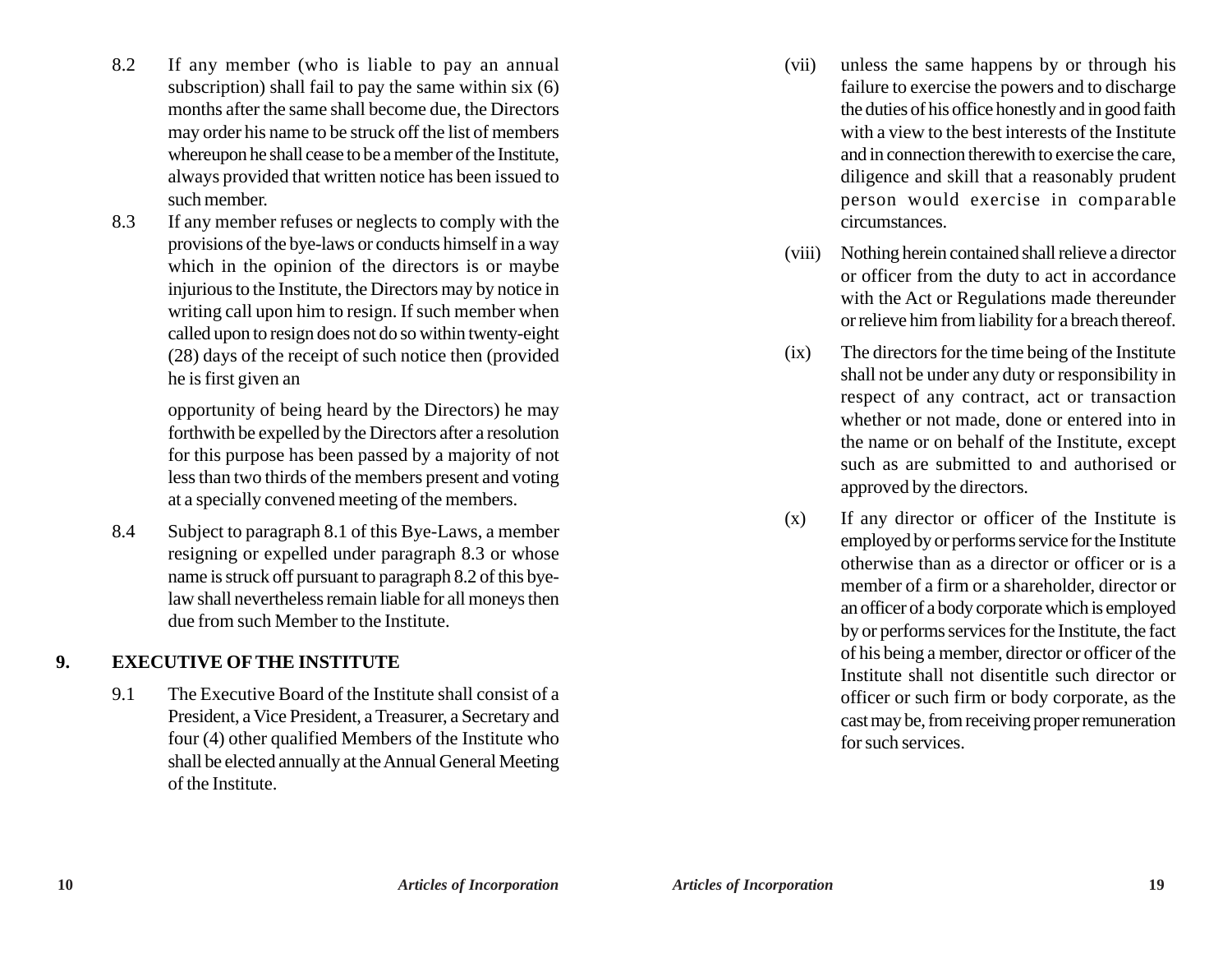passed at a meeting of the directors or any committee of the directors.

### **13. FOR THE PROTECTION OF DIRECTORS AND OFFICERS**

- 13.1 No director or officer of the Institute shall be liable to the Institute for:-
	- (i) the acts, receipts, neglects or defaults of any other director or officer or employee or for joining in any receipt or act for conformity;
	- (ii) any loss, damage or expense incurred by the Institute through the insufficiency or deficiency of title to any property acquired by the Institute or for or on behalf of the Institute;
	- (iii) the insufficiency or deficiency of any security in or upon which any of the moneys of or belonging to the Institute shall be paid out or invested;
	- (iv) loss or damage arising from the bankruptcy, insolvency or tortuous act of any person, with whom any moneys, securities or effects shall be lodged or deposited;
	- (v) any loss, conversion, misapplication or misappropriation of any damage resulting from any dealings with any moneys, securities or other assets belonging to the Institute;
	- (vi) any other loss, damage or misfortune whatever which may happen in the execution of the duties of his respective office or trust or in relation thereto;
- 9.2 At least three members of the Executive Board shall each represent one of the three major fields of surveying of the Institute, namely Land Surveying, Quantity Surveying and Valuation Surveying. Such member shall be nominated and elected at the Annual General Meeting of the Institute by the members of that individual field or discipline unless the membership attending the Annual General Meeting decide to the contrary.
- 9.3 In the case of a casual vacancy in any of the offices, the directors shall appoint one of their number to fill such casual vacancy until the next general meeting.
- 9.4 In case the absence or inability to act of the President or Vice President or any other officer of the Institute for any other reason that the directors may deem sufficient, the directors may delegate all or any of the powers of such officer to any other officer or any director for the time being, provided that a majority of the board of directors concur therein.
- **9.5 The President**: The President shall, if present, preside at all meetings of the directors and members; shall sign all instruments which require his signature and shall perform all duties incident to his office and shall have such other powers and duties as may from time to time be assigned to him by the directors.
- **9.6 The Vice-President**: The Vice President shall be vested with all the powers and shall perform all the duties of the President in the absence or disability or refusal to act of the President. The Vice President shall have such powers and duties as may from time to time be assigned to him by the directors.
- **9.7 The Secretary**: The Secretary shall, when present, act as Secretary of all meetings, shall have charge of the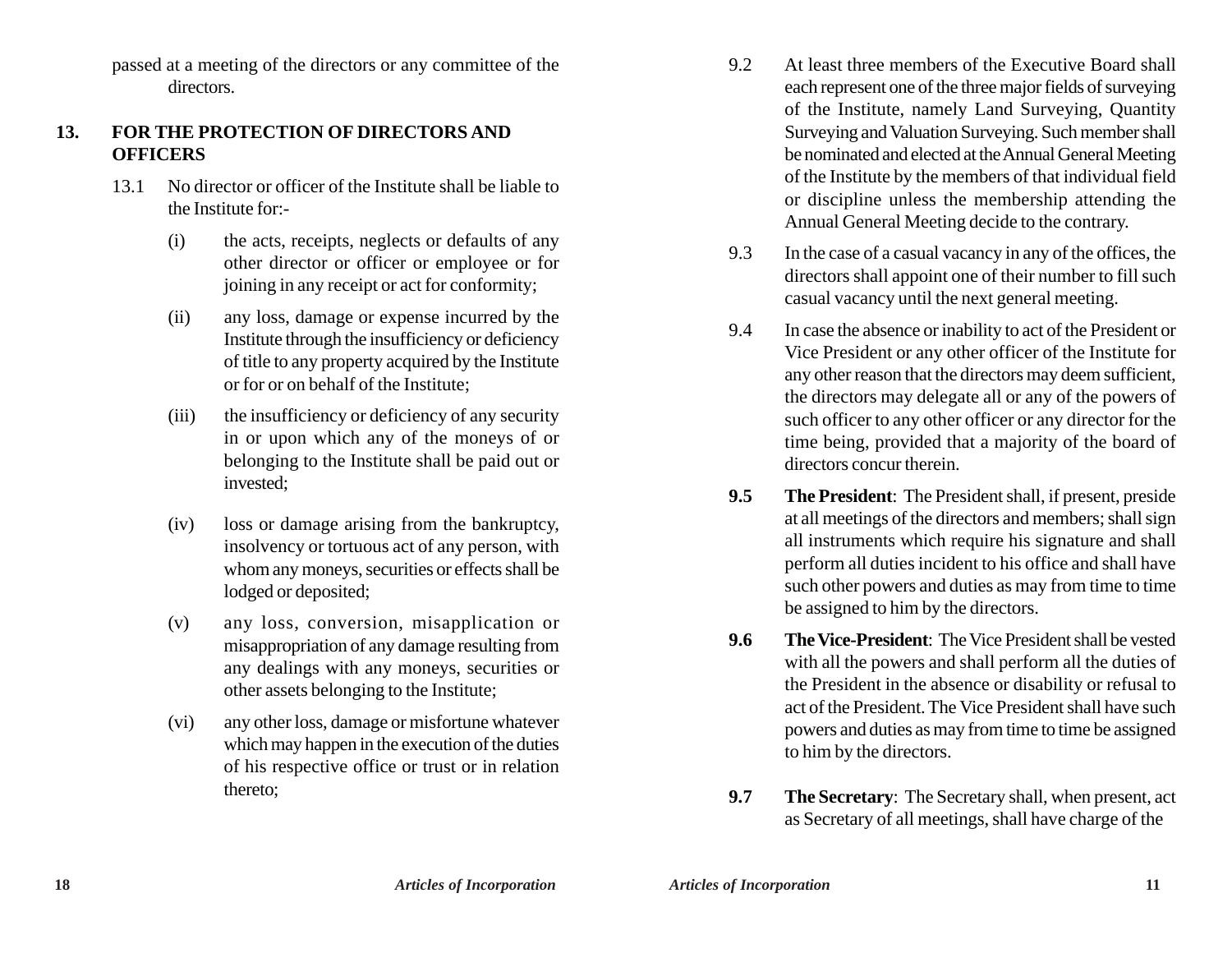- minute books of the Institute and the documents and registers referred to in Section 177 of the Act and shall perform such other duties, as the directors require of him.
- **9.8 The Treasurer**: The Treasurer shall have the care and custody of all the funds and securities of the Institute and shall deposit the same in the name of the Institute in such bank or banks or with such depository or depositories as the directors may direct and shall perform such other duties as the directors require of him. He may be required to give such bond for the faithful performance of his duties as the directors in their uncontrolled discretion may require and no director shall be liable for failure to require any bond or for the insufficiency of any bond or for any loss by reason of the failure of the Institute to receive any indemnity thereby required.

# **10. DIRECTORS**

- 10.1 The Directors of the Institute shall comprise the Members of the Executive Board.
- 10.2 Candidates for election as a director shall be proposed and seconded by members entitled to vote at general meetings of the Institute.
- 10.3 If a casual vacancy occurs other than in any of the offices, the directors may appoint an ordinary member of the Institute to fill the vacancy.
- **10.4 Powers**: The affairs of the Institute shall be managed by the directors who may exercise all such powers and do all such acts and things as may be exercised or done by the Institute and are not by the bye-laws or any special resolution of the Institute or the Act expressly directed

being held in their absence. Notice of any meeting or any irregularity in any meeting or the notice thereof may be waived by any director.

- **12.4 Quorum**: Five Members of the Executive Board shall form a quorum for the transaction of business and, notwithstanding any vacancy among the directors, a quorum may exercise all the powers of the directors. No business shall be transacted at a meeting of the Board unless there is a quorum.
	- 12.4.1 A director may, if all the directors consent, participate in a meeting of directors or of any committee of the directors by means of such telephone or other communication facilities as permit all persons participating in the meeting to hear each other and a director participating in such a meeting by such means is deemed to be present at that meeting.
- **12.5 Voting**: Questions arising at any meeting of the directors shall be decided by a majority of votes. In case of any equality of votes the chairman of the meeting in addition to his original vote shall have a second or casting vote.
- **12.6 Resolution in lieu of meeting**: Notwithstanding any of the foregoing provisions of this Bye-Laws a resolution in writing signed by all the directors entitled to vote on that resolution at a meeting of the directors or any committee of the directors is as valid as if it had been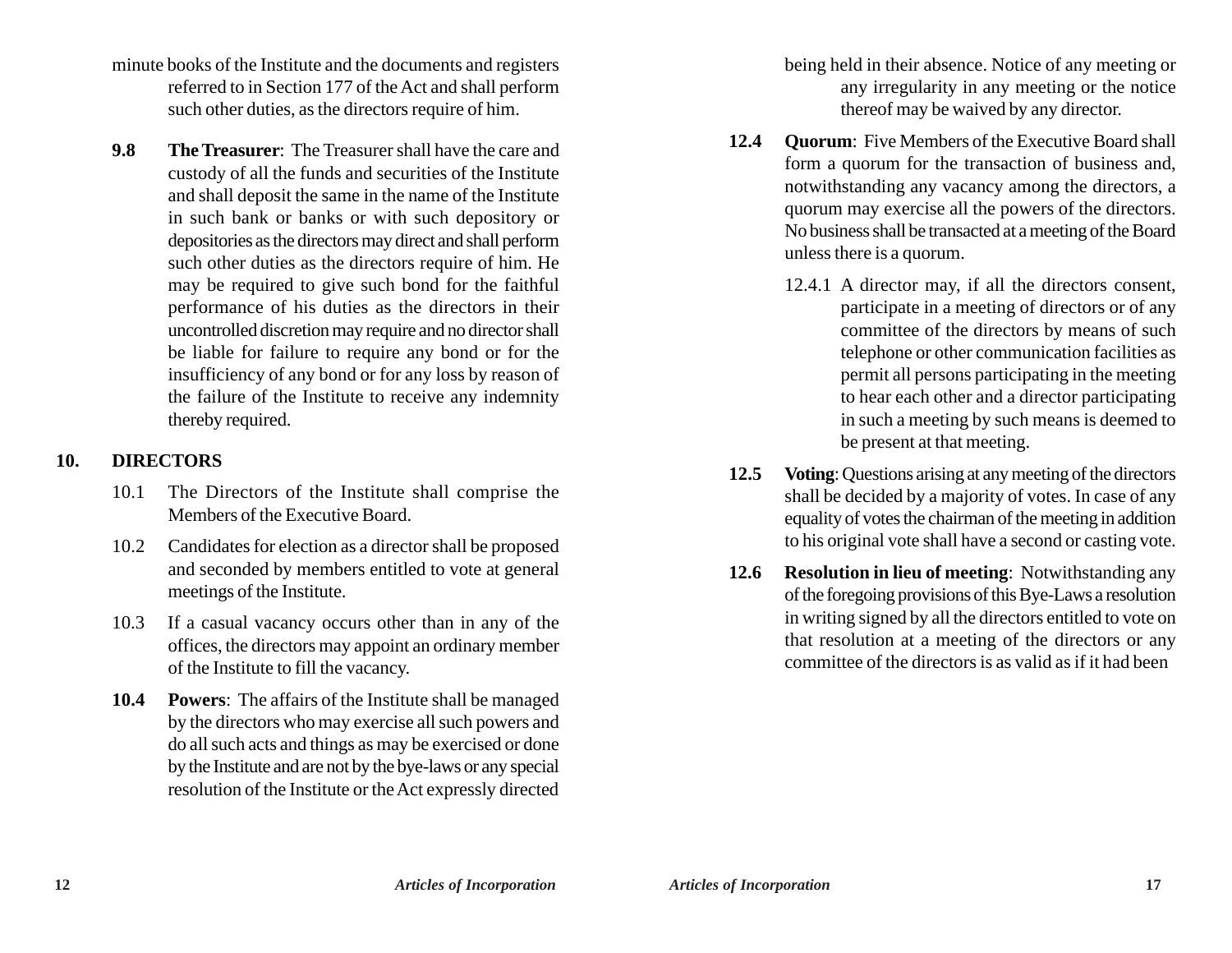### **12. MEETING OF DIRECTORS**

- **12.1 Place**: Meetings of the directors and of any committee of the directors may be held either at the registered office or at any other place within Saint Lucia.
- **12.2 Convener**: A meeting of directors may be convened by the President, the Vice-President, or any two directors at any time and by the Secretary on the direction of any such officer. Any two directors may convene a meeting of directors.
- **12.3 Notice**: Subject to section 79 (1) of the Act the notice of any meeting of the directors need not specify the purpose of or the business to be transacted at the meeting. Notice of any such meeting shall be served in the manner specified in paragraph 16.1 hereof not less than two days (exclusive of the day on which the notice is delivered or sent but inclusive of the day for which notice is given) before the meeting is to take place. A director may in any manner waive notice of a meeting of the directors and attendance of a director at a meeting except where a director attends a meeting for the express purpose of objecting to the transaction of any business on the grounds that the meeting is not lawfully called.
	- 12.3.1 It shall not be necessary to give notice of a meeting of the directors to a newly elected or appointed director for a meeting held immediately following the election of directors by the members or the appointment to fill a vacancy among the directors.
	- 12.3.2 Meetings of the directors may be held at any time without formal notice if all the directors are present or those absent waive notice or signify their consent in writing to the meeting

or required to be done by the Institute at a general meeting of the Institute.

- 10.4.1 In addition to any powers which the Directors may have they may exercise the following powers in furtherance of the objects of the Institute:
	- a. Raise funds and to invite and receive contributions, provided that in raising funds the Institute shall not undertake any substantial permanent trading activities;
	- b. Sell, lease, or otherwise dispose of all or any part of the Institute's property;
	- c. Invest the funds of the Institute in any of the investments for the time being authorised by resolution of the members for the investment of the Institute's funds.
- **10.5 Qualification**: A director shall be an Ordinary Member or Fellow Member of the Institute.
- **10.6 Term of Office**: Unless otherwise determined, a director's term of office shall, subject to the provisions, if any, of the Articles of Incorporation of the Institute, be from the date of the meeting at which he is elected or appointed until the conclusion of the annual general meeting next following or until his successor is elected or appointed.
- **10.7 Removal from Office**: The members of the Institute may, by ordinary resolution at a special meeting, remove any director from office.